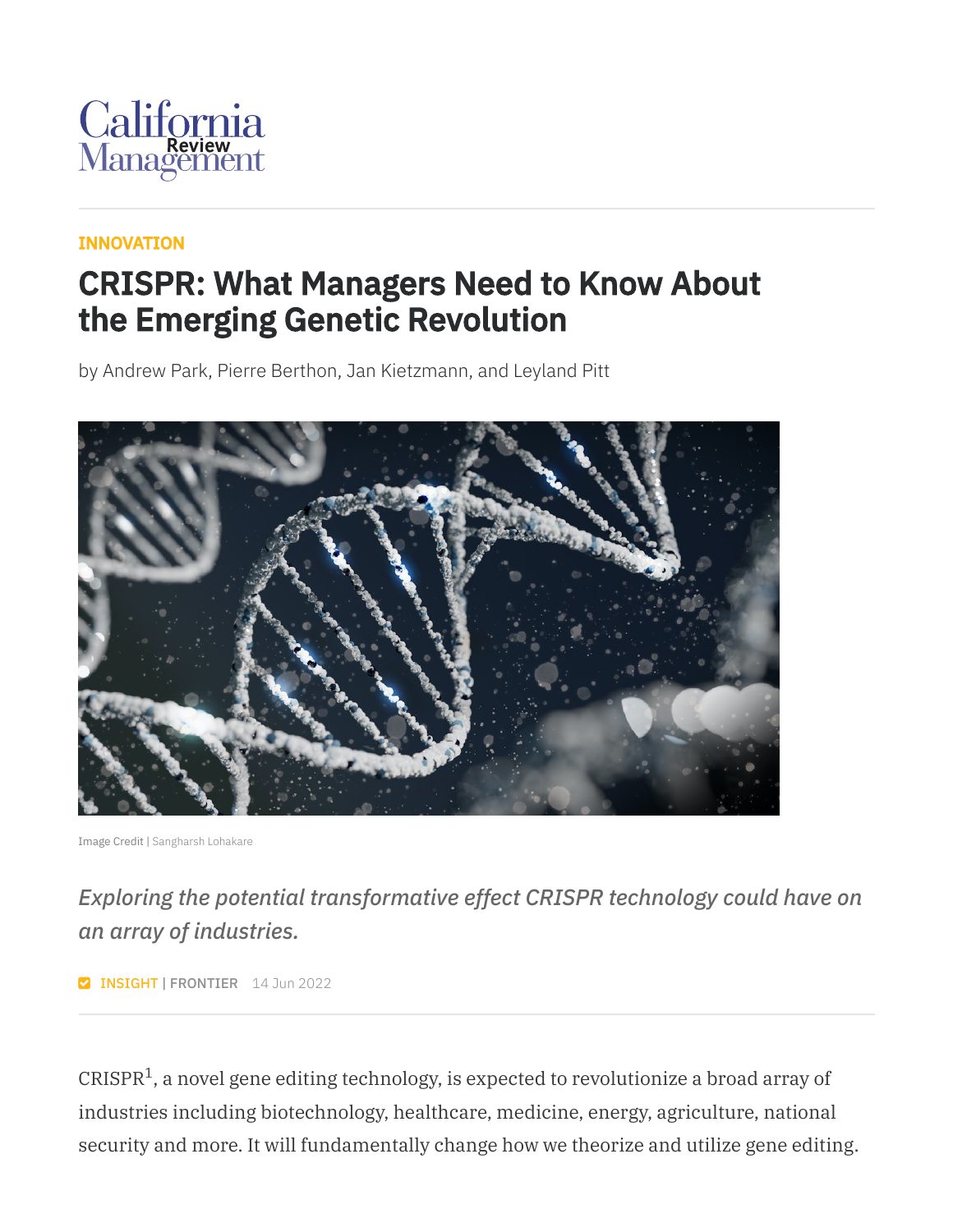It has already made a significant impact in therapeutics discovery, having contributed to the development of mRNA vaccines in response to COVID-19. Thus, CRISPR was more than just a 'demonstration in principle', with the aim of verifying that gene-editing had practical potential. It allowed for the development of a novel mRNA vaccine that triggers the human body to produce the COVID-19 spike protein and induce an immune response.

#### RELATED CMR ARTICLES

**"Global Value Chain [Reconfiguration](https://journals.sagepub.com/doi/10.1177/00081256211068545) and COVID-19: Investigating the Case for More Resilient Redistributed Models of Production"** by Wendy Phillips, Jens K. Roehrich, Dharm Kapletia, & Elizabeth Alexander. (Vol. 64/2) 2022.

These mRNA vaccines were developed and deployed at a speed and scale that was previously inconceivable in the traditional biotechnology and drug development industry. Typical drugs that are developed using the incumbent 'blockbuster' drug discovery model require 10-15 years of research and development, clinical trials, and regulatory approval (Maine, 2016; Pisano, 2010). Astoundingly, the first and one of the most widely deployed COVID-19 therapeutics, manufactured by Pfizer/BioNTech, was developed, tested, and received FDA Emergence Use Authorization in less than one year (Pfizer, 2020).

CRISPR is ushering in a new way of creating value, and managers whose industries may be affected by its emergence should prepare now to configure their operational capabilities to capture value from it. In this article, we briefly review the effect that COVID-19 had on the traditional scientific peer review and drug discovery process, and how some firms were better positioned to develop a CRISPR-informed mRNA vaccine than others. We then explore the potential transformative effect that CRISPR technology could have on other industries. We conclude by offering several key managerial recommendations to prepare for this emerging genetic revolution.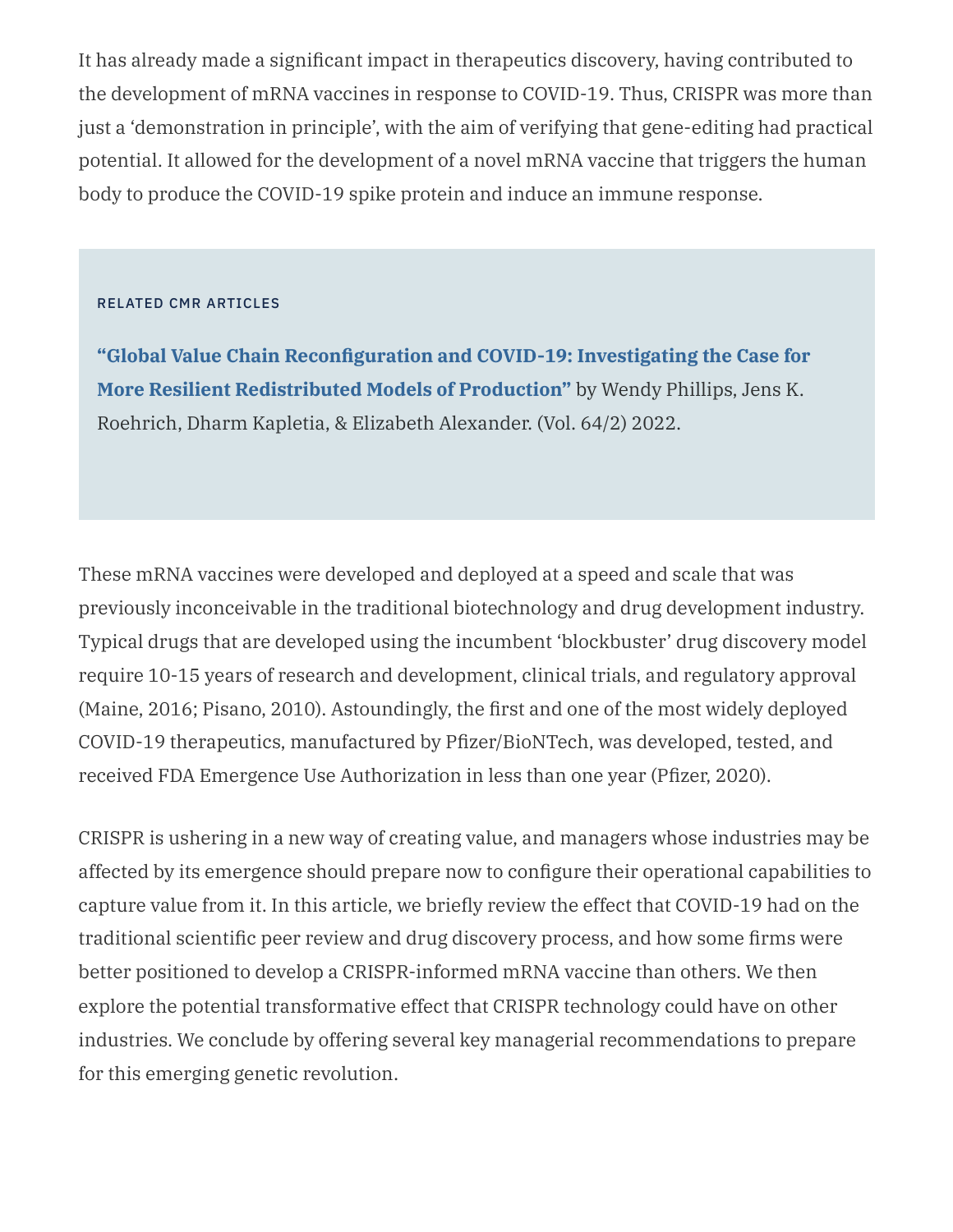# The drug discovery process, radically transformed

Pfizer/BioNTech and Moderna's vaccines were developed and deployed at a global scale in only one year (Cleve, 2021). This wholesale reconfiguration of the traditional scientific research, drug discovery and regulatory approval process, triggered by the COVID-19 pandemic, has significant implications for organizations operating in industries that may similarly be upended by unexpected threats. Firms that can anticipate such threats and that have the absorptive capacity to quickly mobilize their operations to mitigate these threats using CRISPR may have a significant advantage over firms that don't. Indeed, traditional vaccine manufacturers such as Merck, GlaxoSmithKline and Sanofi were unable to match the speed with which Pfizer/BioNTech and Moderna deployed their COVID-19 therapeutics (Park et al., 2022; Kuchler, 2021).

One early indication that the crisis presented by COVID-19 had the potential to significantly alter traditional drug discovery was in the recalibration of the scientific peer review process. Research normally takes two to three years to be published in high quality science journals, however, given the pressing nature of the SARS-CoV-2 health crisis, the scientific community utilized a mechanism through which new research could be aggregated and made available in preprint form, prior to peer review. These preprint versions were publicly accessible in the bioRxiv and medRxiv databases. Given the recency of this preprint phenomenon, it is unclear whether the increase in preprinting prior to peer review has contributed to the rapid development of the current rich suite of novel COVID-19 therapeutics, but at least one study suggests that the quality issues arising from the lack of peer-review are partially offset by the expansion of audiences that are able to access and critically examine these studies prior to publication (Kodvani et al., 2022).

The radical reconfiguration of the incumbent regulatory process might be the most important development for managers operating in technical industries. When a US-based biotechnology or pharmaceutical company develops a new drug candidate, they must complete three phases of clinical trials and seek FDA approval, which can take 10 to 15 years or more. However, in response to the global pandemic, the Trump administration announced 'Operation Warp Speed', which provided significant financial support for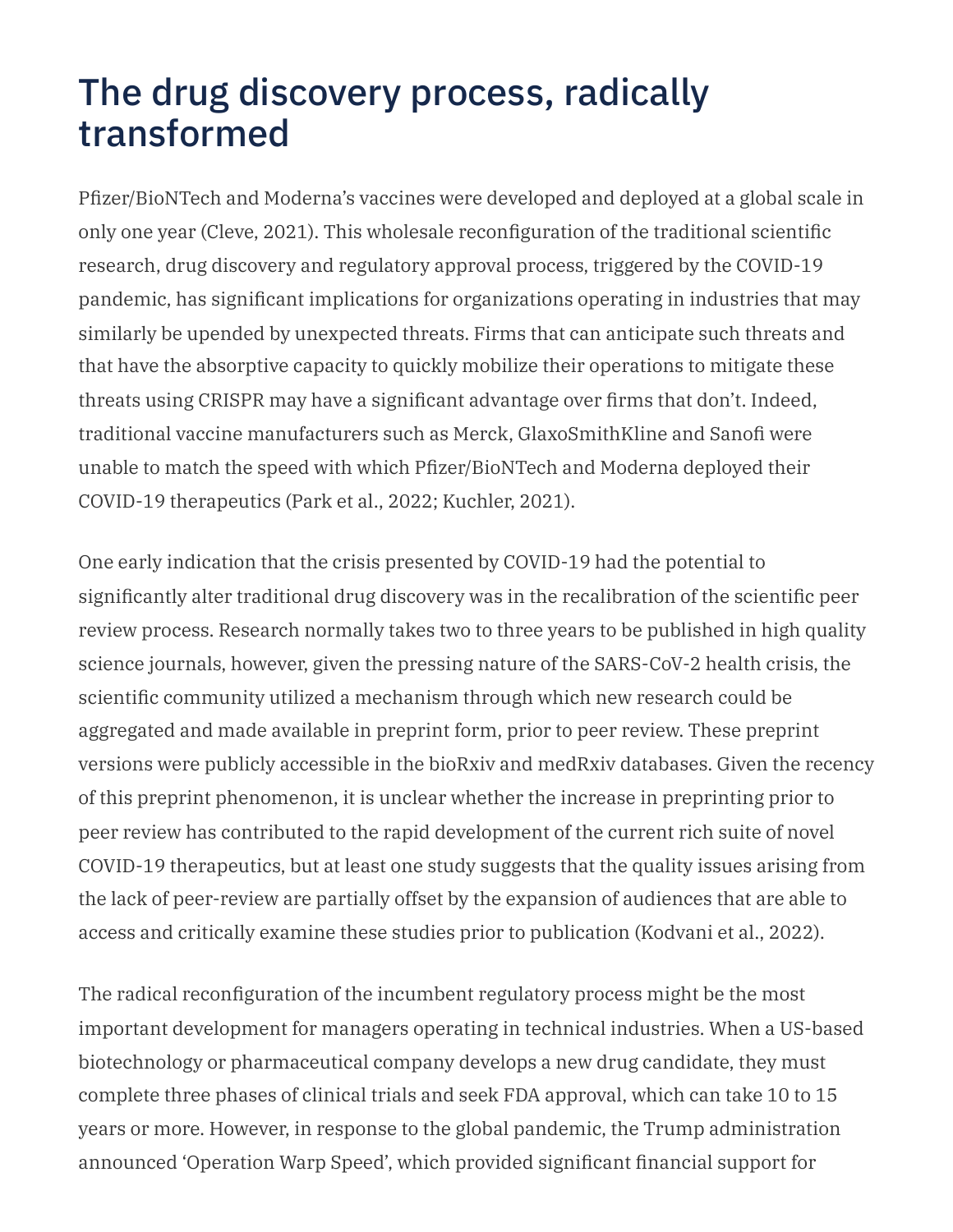research related to a COVID-19 vaccine (US Department of Health and Human Services, 2021). Also, the initiative provided an exemption from the traditional sequential clinical trials process and allowed vaccine candidates to undergo the various phases of clinical trials concurrently. Furthermore, The Department of Health and Human Services and the Department of Defense committed to supporting mass manufacturing and distribution of vaccine candidates once approved, two activities which were traditionally the responsibility of the firm producing the candidate. Lastly, the FDA invoked its Emergency Use Authorization program to provide early access to the newly developed vaccines.

# Applicability to Other Industries Amenable to CRISPR

The case of the COVID-19 mRNA vaccines, the development of which was informed by our increasingly sophisticated understanding of CRISPR, is likely a precursor for similar disruptions in other industries. An unexpected threat could upend the traditional operational and regulatory structures of other sectors, and accelerate the development timelines of radical, new products and services. For example, in the agricultural setting, work is already being conducted globally to make crops more resilient to climate change, nutrient deficiencies, droughts and pests, and be more productive. Researchers have used CRISPR to make tomato plants resistant to fungi such as *Pseudomonas syringae* and *Phytophthora capsica* (de Toledo Thomazella et al., 2016). Similarly, researchers have used the technology on cacao plants to make them resistant to the pathogen, *Phytophthora tropicalis* (Fister et al., 2018).

CRISPR could also revolutionize the energy industry, and a significant amount of work is already being conducted on developing more efficient and sustainable biofuels. In 2017, ExxonMobil and Synthetic Genomics used CRISPR to deactivate a gene in algae that down regulated fat production, essentially creating a strain of algae that could produce highenergy fat cells indefinitely (Rimmer, 2021).

As a final example, CRISPR has been targeted as a potentially powerful tool in military applications, particularly surrounding the development of new bioweapons. Numerous scientists and policymakers have contemplated and debated the threat of CRISPR in the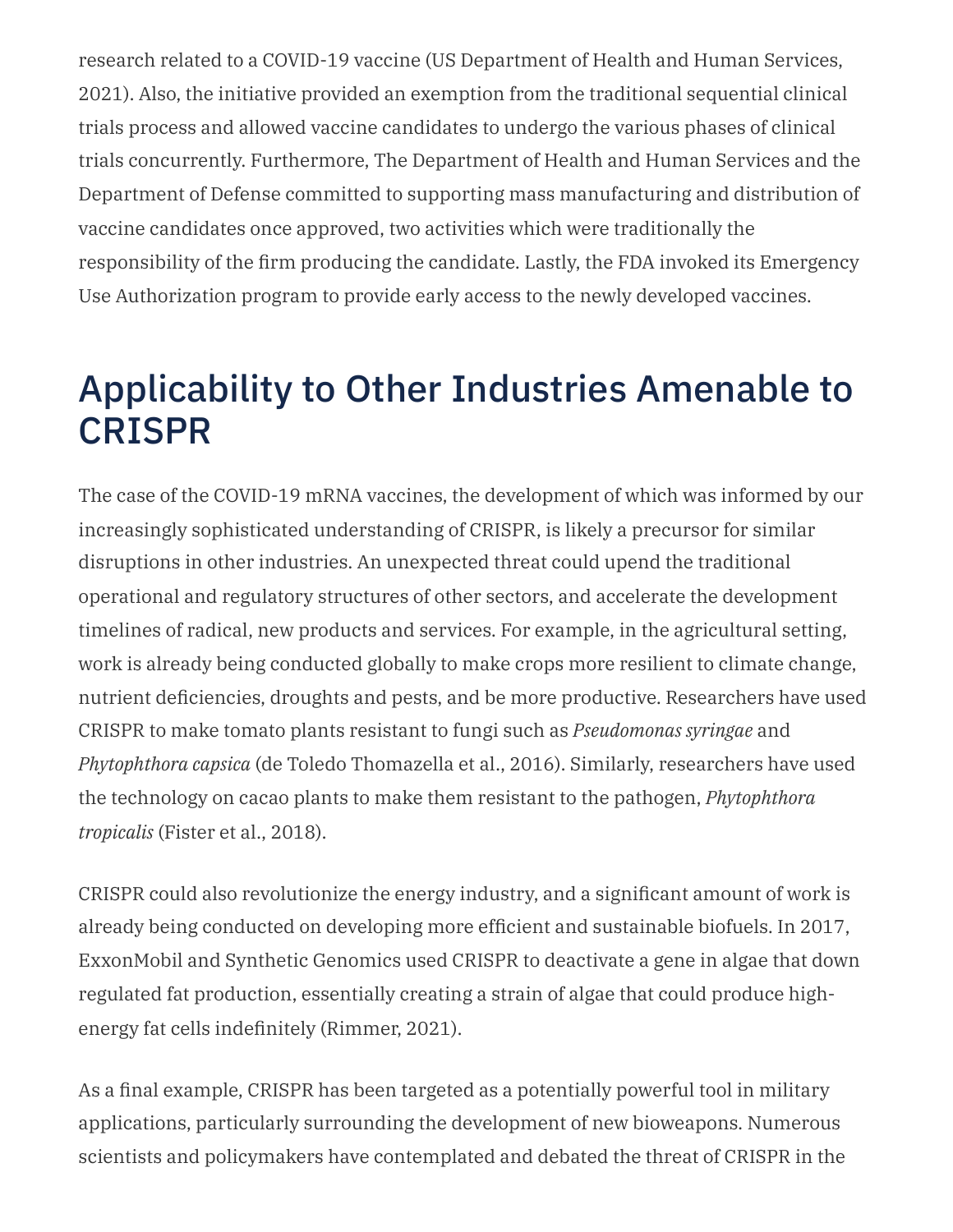creation of artificial pathogens of unprecedented lethality, including issues surrounding the dual nature of help and harm in CRISPR-enabled antibiotic resistance, and the creation of chimeric molecules (where they serve as both a benefit and detriment to human health) (Vogel & Ouagrham-Gormley, 2018; Gerstein, 2016; Jasonoff, 2015).

# Managerial recommendations

We conclude with three recommendations for managers whose industries may be disrupted by CRISPR-based technologies. First, managers must be acutely aware of repositories of preprint studies and understand that as a result, future technologies may be shaped earlier and more quickly than they may be accustomed. It appears that both the publication of, and the consumption of non-peer reviewed, preprint studies is here to stay, and organizations that have the technical ability and capacity to discern the quality of unvetted research and absorb them effectively into their product and service pipelines will likely enjoy a competitive advantage in product development.

Second and relatedly, organizations that are willing to invest in, and embrace novel CRISPR-based technologies and ascertain the risk associated with them will be in an advantageous position to create and capture value from unexpected threats. In the case of COVID-19 vaccines, it has been posited that the reason the traditional major vaccine producers such as Sanofi, Merck and GlaxoSmithKline were outcompeted by Pfizer/BioNTech and Moderna was due to their skepticism and reluctance to accept the previously untested mRNA technology.

Third, and possibly most importantly, managers should not assume that long established regulatory structures and value chain configurations are immutable. In fact, they should assume that they can be radically and rapidly reconfigured. Managers might want to prepare for potential changes in regulatory regimes by seeking alliance partners who may complement their organizations' core capabilities. For example, a research-based organization that focuses on developing new products may begin to seek partnerships that allow them to quickly scale-up manufacturing and distribution of CRISPR-based products, particularly if there is a possibility that the future regulatory environment will allow easier and direct access to end-users.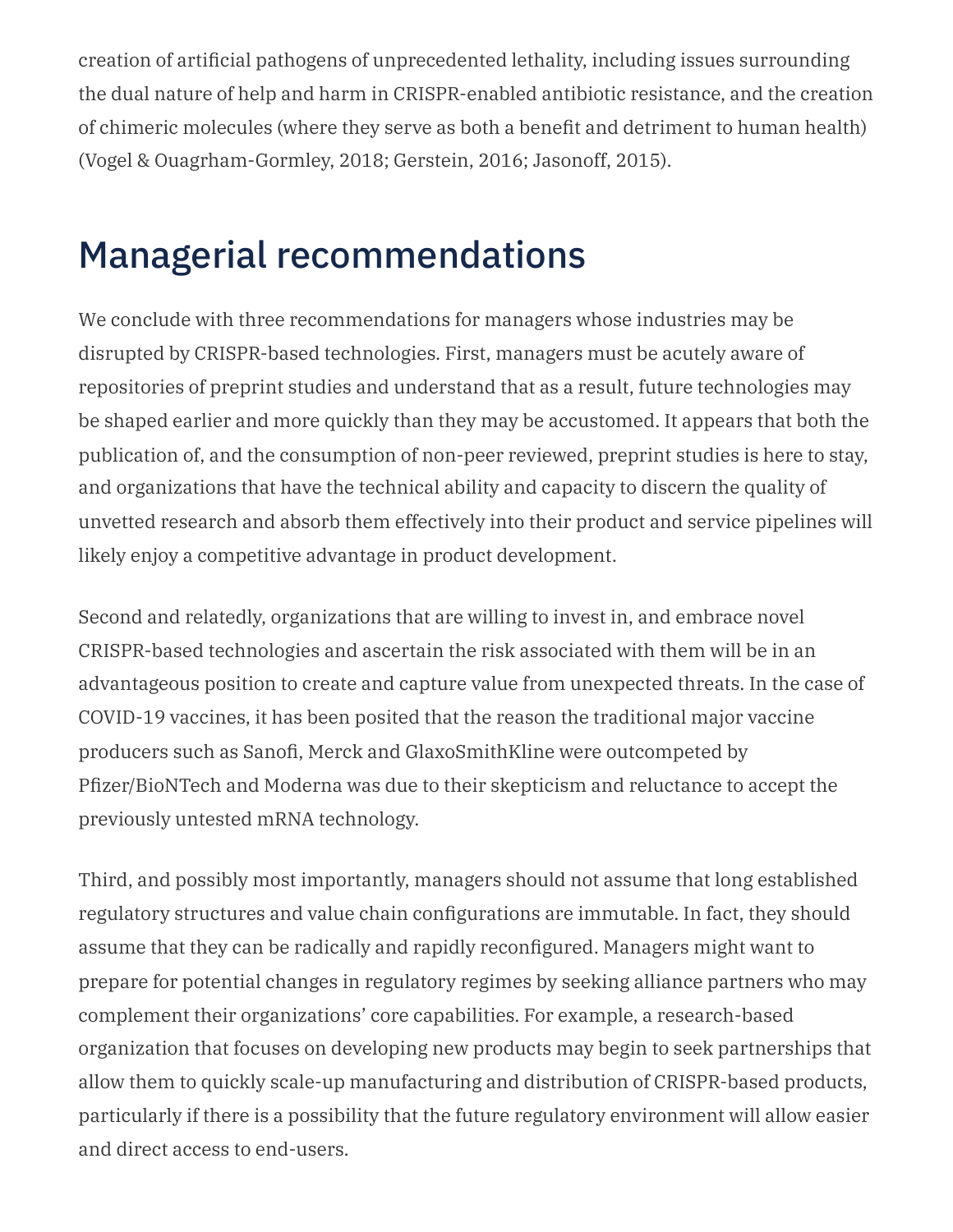1. CRISPR Cas9. CRISPR is an acronym for 'clustered regularly interspaced short palindromic repeats.' Cas9 is a bacterially derived enzyme that snips DNA, and CRISPR is a collection of DNA sequences that tells Cas9 precisely where to cut.

### References

- 1. Cleve, M. (2021). What the lightning-fast quest for Covid vaccines means for other diseases. Nature, 589, 16-8.
- 2. de Toledo Thomazella, D. P., Brail, Q., Dahlbeck, D., & Staskawicz, B. (2016). CRISPR-Cas9 mediated mutagenesis of a DMR6 ortholog in tomato confers broad-spectrum disease resistance. BioRxiv, 064824.
- 3. Fister, A. S., Landherr, L., Maximova, S. N., & Guiltinan, M. J. (2018). Transient expression of CRISPR/Cas9 machinery targeting TcNPR3 enhances defense response in Theobroma cacao. Frontiers in Plant Science, 9, 268.
- 4. Gerstein, D. M. (2016). How genetic editing became a national security threat. Bulletin of the Atomic Scientists, 25.
- 5. Jasanoff, S., Hurlbut, J. B., & Saha, K. (2015). CRISPR democracy: Gene editing and the need for inclusive deliberation. Issues in Science and Technology, 32(1), 25-32.
- 6. Kodvanj, I., Homolak, J., Virag, D., & Trkulja, V. (2022). Publishing of COVID-19 preprints in peer-reviewed journals, preprinting trends, public discussion and quality issues. Scientometrics, 127(3), 1339-1352.
- 7. Kuchler, H. (2021, February 15). Why the three biggest vaccine makers failed on Covid-19. Financial Times. Retrieved from https://www.ft.com/content/657b123a-78ba-4fba-b18e-23c07e313331
- 8. Maine, E., & Seegopaul, P. (2016). Accelerating advanced-materials commercialization. Nature Materials, 15(5), 487-491.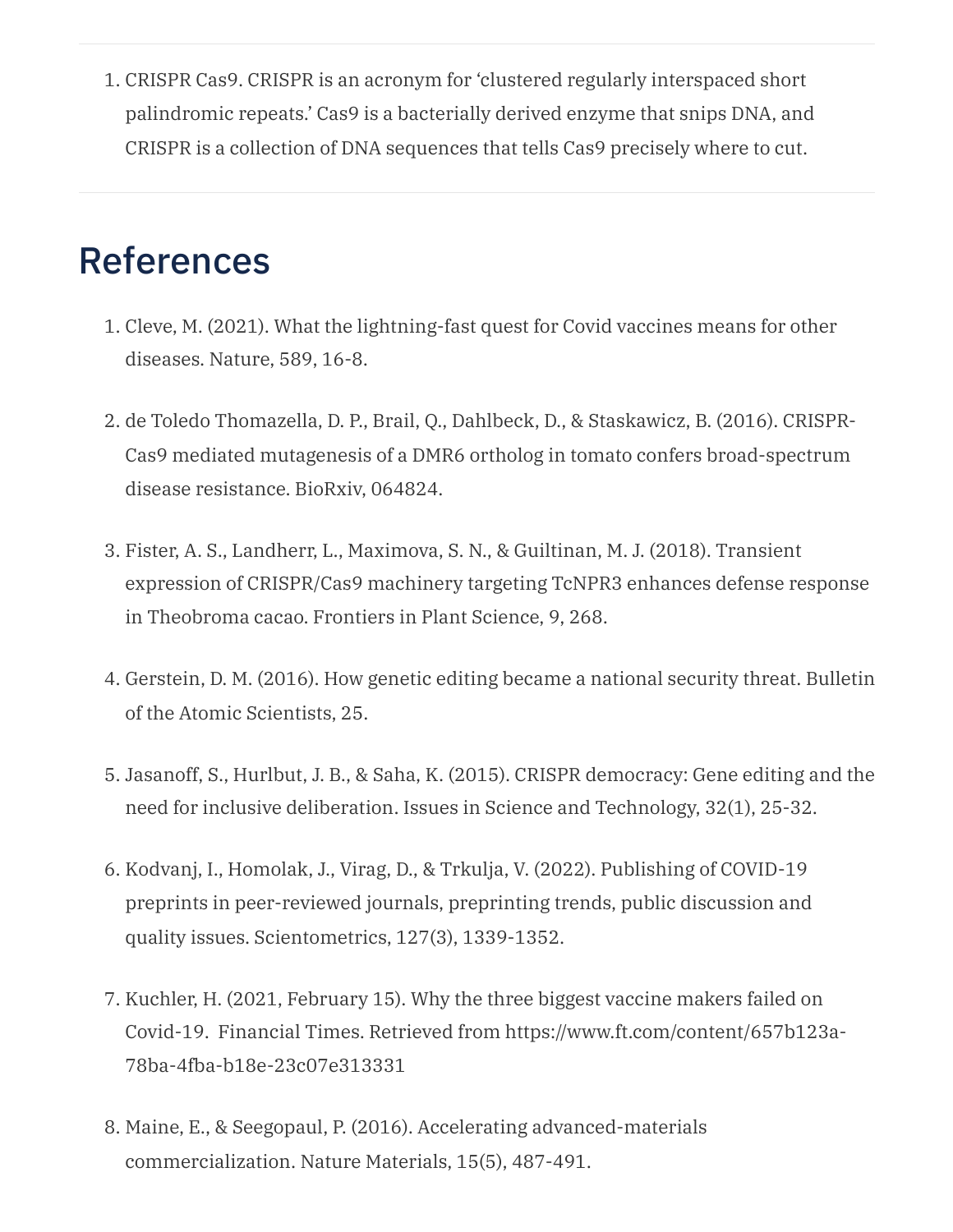- 9. Park, A., Goudarzi, A., Yaghmaie, P., Thomas, V. J., & Maine, E. (2022). Rapid response through the entrepreneurial capabilities of academic scientists. Nature Nanotechnology, 1-6.
- 10. Pfizer. (2020, December 11). Pfizer and BioNTech Celebrate Historic First Authorization in the U.S. of Vaccine to Prevent COVID-19. Pfizer. Retrieved from https://www.pfizer.com/news/press-release/press-release-detail/pfizer-and-biontechcelebrate-historic-first-authorization
- 11. Pisano, G. P. (2010). The evolution of science-based business: innovating how we innovate. Industrial and Corporate Change, 19(2), 465-482.
- 12. Rimmer, M. (2021). Synthetic Genomics: Intellectual Property, Innovation Policy, and Advanced Biofuels. 3rd Generation Biofuels: Disruptive Technologies to Enable Commercial Production, Elsevier, Forthcoming.
- 13. US Department of Health and Human Services. (2021). Explaining Operation Warp Speed. Missouri Department of Health & Senior Services. Retrieved from https://health.mo.gov/living/healthcondiseases/communicable/novel-coronaviruslpha/pdf/fact-sheet-operation-warp-speed.pdf
- 14. Vogel, K. M., & Ouagrham-Gormley, S. B. (2018). Anticipating emerging biotechnology threats: a case study of CRISPR. Politics and the Life Sciences, *37*(2), 203-219.



#### [Andrew](http://localhost:4000/2022/06/crispr-what-managers-need-to-know-about-the-emerging-genetic-revolution/www.uvic.ca) Park

Andrew Park, PhD is an Assistant Professor of Information Systems at the Gustavson School of Business, University of Victoria, Canada. His work centers around how Open Innovation mechanisms impact value creation of firms within the emerging Personalized Medicine ecosystem.